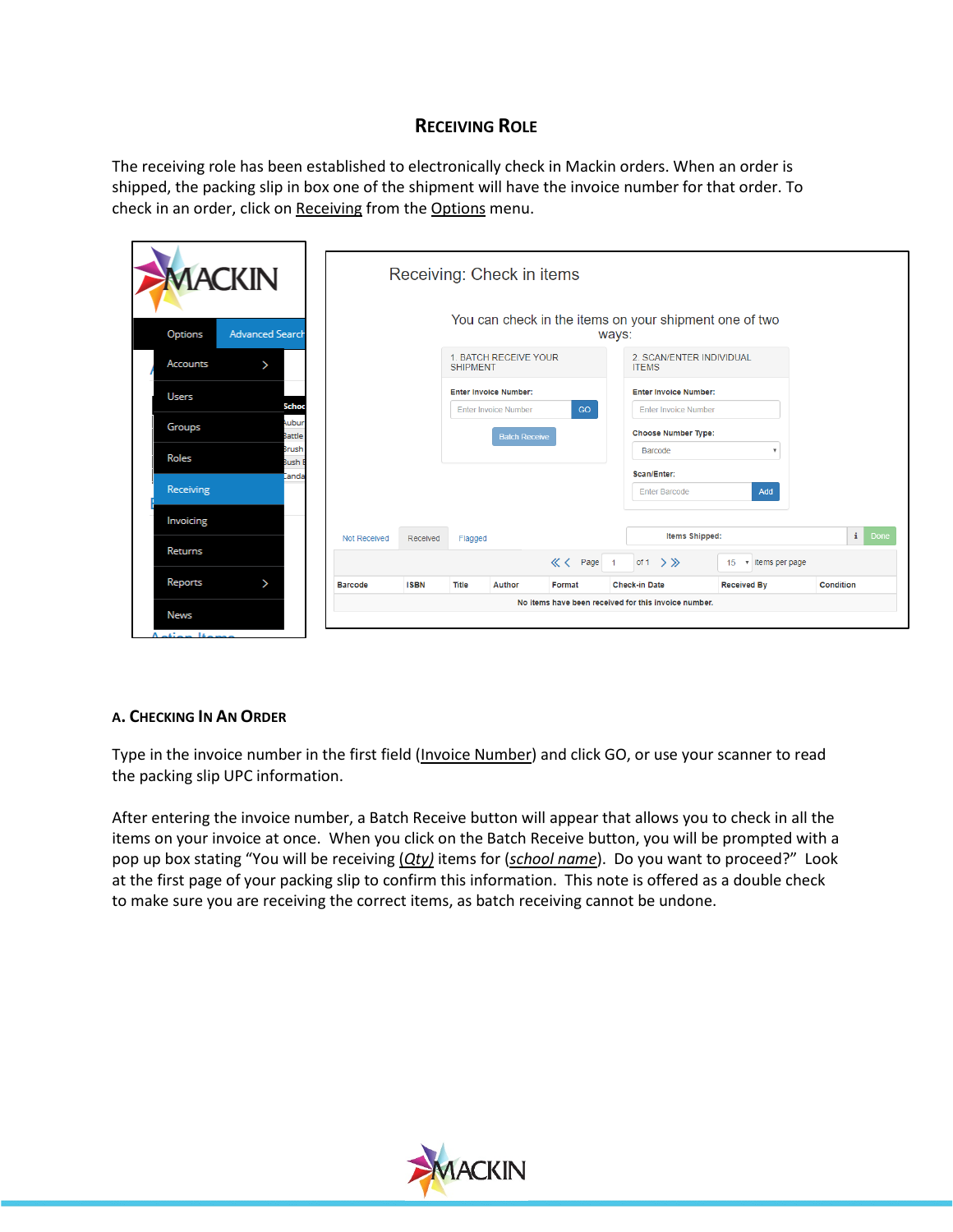|                              |             | Receiving: Check in items                                   |                                                              |                          |
|------------------------------|-------------|-------------------------------------------------------------|--------------------------------------------------------------|--------------------------|
|                              |             |                                                             | You can check in the items on your shipment one of two ways: |                          |
|                              |             | 1. BATCH RECEIVE YOUR SHIPMENT                              | 2. SCAN/ENTER INDIVIDUAL ITEMS                               |                          |
|                              |             | <b>Enter Invoice Number:</b>                                | <b>Enter Invoice Number:</b>                                 |                          |
|                              | 500706      | GO                                                          | 500706                                                       |                          |
|                              |             | <b>Batch Receive</b>                                        | <b>Choose Number Type:</b>                                   |                          |
|                              |             |                                                             | $\overline{\mathbf v}$<br>Barcode                            |                          |
|                              |             |                                                             | Scan/Enter:                                                  |                          |
|                              |             |                                                             | Add<br><b>Enter Barcode</b>                                  |                          |
| Not Received (1)<br>Received | Flagged     |                                                             | Items Shipped: 11                                            | $\mathbf{i}$             |
|                              |             | <b>K</b> < Page 1                                           | of $1 \gt \gg$<br>15 v items per page                        |                          |
| <b>Barcode</b>               | <b>ISBN</b> | Title                                                       |                                                              | Format                   |
| 33435053557590               |             | BLOXELS VIDEO GAME TEAM BUILDER PACK                        |                                                              | $\boldsymbol{A}$         |
| 33435053557608               |             | CHIBITRONICS CHIBI LIGHTS LED CIRCUIT STICKERS STEM STARTER |                                                              | $\overline{4}$           |
| 33435053557616               |             | CHIBITRONICS CHIBI LIGHTS LED CIRCUIT STICKERS STEM STARTER |                                                              | 4                        |
| 33435053557624               |             | <b>HUE ANIMATION STUDIO</b>                                 |                                                              | $\overline{4}$           |
| 33435053557632               |             | <b>HUE ANIMATION STUDIO</b>                                 |                                                              | $\overline{4}$           |
| 33435053557640               |             | KEVA PLANK SCHOOL PACK, 400-PIECES                          |                                                              | $\Delta$                 |
| 33435053557657               |             | <b>LEGO LARGE CREATIVE BRICK BOX</b>                        |                                                              | Done<br>$\boldsymbol{A}$ |
| 33435053557665               |             | LITTLEBITS ARDUINO CODING KIT                               |                                                              | $\overline{4}$           |
| 33435053557673               |             | MAKEDO CARDBOARD CONSTRUCTION SCRU, 75 PACK                 |                                                              | 4                        |
| 33435053557681               |             | <b>SPHERO SPRK+ ROBOT</b>                                   |                                                              | 4                        |

| <b>Book Condition</b>                                                                         | × |
|-----------------------------------------------------------------------------------------------|---|
| . Good . Damaged . Duplicate . Wrong Item . Return to Mackin<br>Missing © Replaced<br>$\circ$ |   |
| Notes:                                                                                        |   |
| Cancel<br><b>Save</b>                                                                         |   |

The OMS assumes that all items in your shipment are received in **Good** condition. If there are damaged or missing items, click the Good link for that title. Here, you can change the condition of that title. Include a note as to why the item is not Good as this info will be used later.

IMPORTANT NOTE: You will want to make sure you receive your materials. This process automatically updates a copy of the school's MARC record file at Mackin so your collection analysis and TitleMatch feature are current with each new order you receive.

## **B. DAMAGES / SHORTS – INITIAL RECEIPT OF ORDER**

If all materials in the order were received in Good condition, this step is unnecessary; simply close the screen and/or navigate away from the receiving module when you're finished receiving all materials for the order. If there are items that need to be replaced after you've finishing receiving your order, click the Done – Flagged Action Items link. This link opens the Flagged Action Items from that order. Click